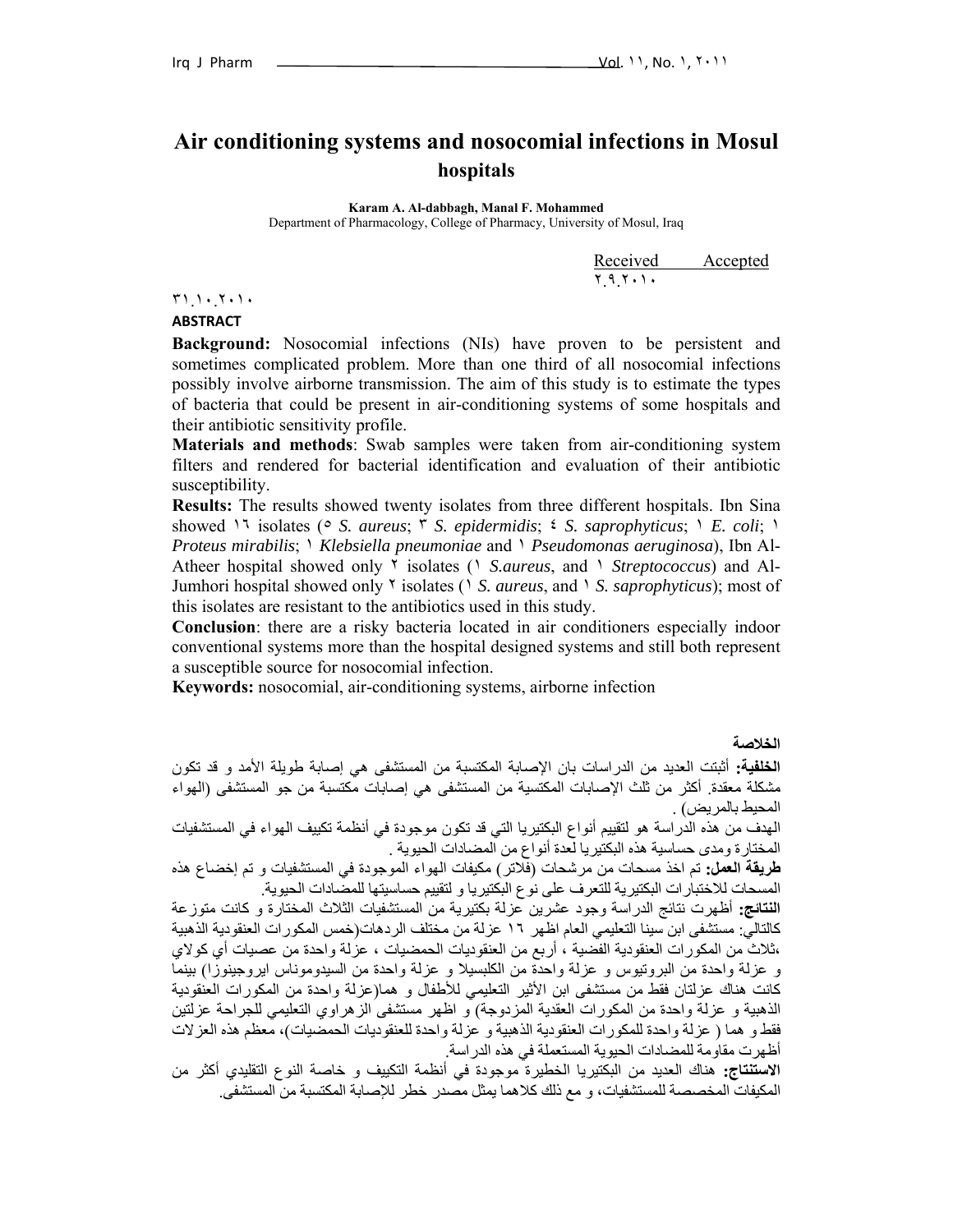osocomial infections (NIs) are **N** osocomial infections (NIs) are those that acquired in a hospital sitting, the associated infections occur after ٤٨ hours of ICU admission or within  $\frac{2}{\lambda}$  hours after transfer from an ICU<sup>'</sup>, and these infections are not present at admission<sup>'</sup>. Two million people become ill each year as a result of hospital acquired infections<sup>r</sup>, and contributed to the death of nearly <sup>9</sup> · , · · · hospital patients per year <sup>"</sup>.

 Ninety percent of the NIs caused by bacteria whereas mycobacterial, viral, fungal, or protozoal agents are less commonly involved. *Klebsiella pneumoniae*, *Staphylococcus aureus*, *Escherichia coli*, *Proteus mirabilis*, and *Pseudomonas aeruginosa* are among the most common causative agents of NIs<sup>t</sup>. Large use of broad spectrum antibiotics in hospital environment promoted emergence of a newer organisms such as *acinetobacter baumanni*, *Sternotrophomonas*   $m$ altophilia and *Burkholdereria cepaci* .

If transmission by direct contact predominates as many experts suggest, then surface disinfection technologies should have a major impact in reducing infection rates. But with more than a third of all nosocomial infections possibly involving airborne transmission at some point, the combination of surface and air disinfection should produce optimum results<sup>°</sup>.

 Airborne transmitted nosocomial infections is estimated between ١٠- ١٦% of total ICU nosocomial infections<sup>*t*,</sup><sup>*\**</sup>,the total number of airborne viable particles in this critical areas, seems to be a significant risk factor for the development of nosocomial infections in immune compromised patients<sup> $\zeta$ , $\zeta$ .</sup>

Airborne transmission is the transfer of particles measures  $\circ \mu$ m or less in size into the air, either as airborne droplets or dust particles containing the infectious microorganisms that can be produced by coughing, sneezing, talking or procedures such as bronchoscopy or suction. These particles can remain in the air for several hours; and can be spread widely within a room or over longer distance<sup>Y</sup>. Special air handling and ventilation are needed to prevent airborne transmission<sup>®</sup> . Each nosocomial infection adds  $\circ$ -1 · days to the affected patient's time in the hospital, increasing morbidity and mortality of hospitalized patients especially the ones admitted in an intensive care units<sup> $\lambda$ -17</sup>.

Many researchers determined that the reservoir of the deadly pathogen was the air conditioning systems and although many measures were taken to control the out breaks but it did never ended until the air conditionings system were sterilized and controlled <sup>١٤</sup>.

 This study aimed to find the type of pathogens that could be present in air conditioning systems in three hospitals in Mosul city, and to detect the antibiotic sensitivity profile of these pathogens.

## **Materials and methods**

Swabs were taken from the inner filters of the air conditioning systems of three hospitals in Mosul city, represented as general hospital (Ibn Sina), pediatric hospital (Ibn Al-Atheer) and surgical hospital (Al-Jumhori). Swabs are commercially available type Citotest transport swab, totally  $\lambda$  swabs were used.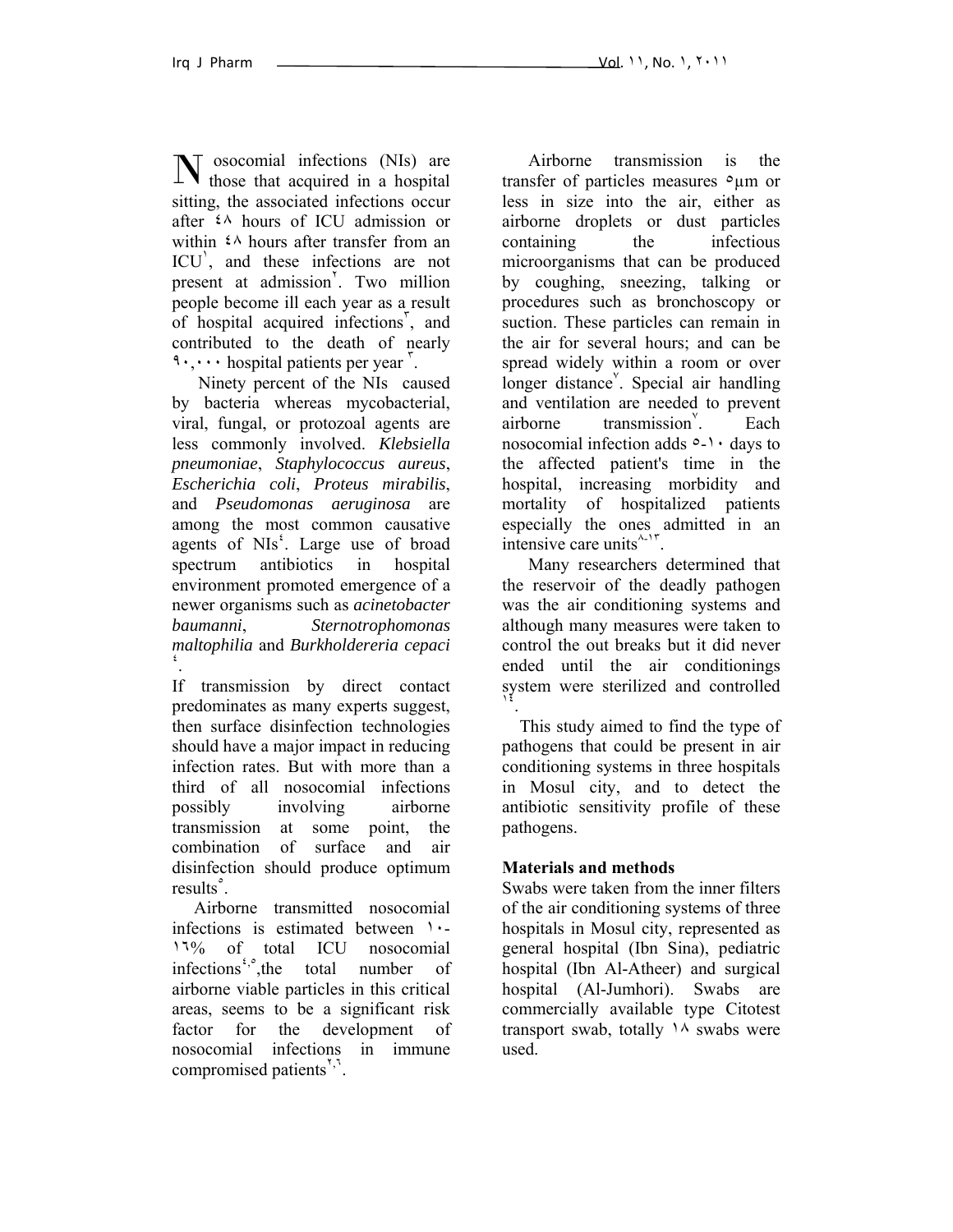Samples were collected in autumn ٢٠٠٨. Two weeks after the maintenance period for the air conditioning systems i.e. annual washing and cleaning, and the swab samples were taken from surgery, burns, pediatric yards, respiratory care unit (RCU), cardiac care unit (CCU), central laboratories, ECHO imaging room and artificial kidney yards and from the central units on the hospital roof.

The samples were analyzed in microbiology laboratory in the College of Pharmacy, University of Mosul. Swabs were inoculated in blood and MacConkey agar then isolated colonies were subcultured in nutrient agar slants, then isolated for pure cultures. identification of the pure cultures was conducted by using morphological study by Gram stain, colony morphology on selective medias, and biochemical tests, which included Indole test, Voges-Proskauer test, citrate test, urease test, and sugar fermentation tests. The identified bacteria were rendered for antibiotics sensitivity test, five antibiotics were used: cefotaxime <sup>γ</sup> μg, rifampicin <sup>o</sup> µg, cefadroxil ٣٠ µg, tetracycline ٣٠  $\mu$ g and ciprofloxacine  $\circ$   $\mu$ g as standard disks for antibiotic sensitivity testing<sup>1</sup> using the Bauer's standard disk diffusion method $^1$ .

#### **Results**

The total isolates from the three hospitals revealed that there were twenty active isolates from different yards of these hospitals.

Ibn Sina hospital revealed the largest number of isolates, from many different yards and departments totally sixteen isolates; while Ibn Al-Atheer pediatric hospital and Al-Jumhori surgical hospital revealed two isolates each only.

 Ibn Sina hospital revealed five isolates of *Staphylococcus aureus*, seven coagulase negative *Staphylococcus* (CNS), one *Klebsiella pneumoniae*, one *Escherichia coli*, one *Proteus mirabilis* and one *Pseudomonas aeruginosa* as shown: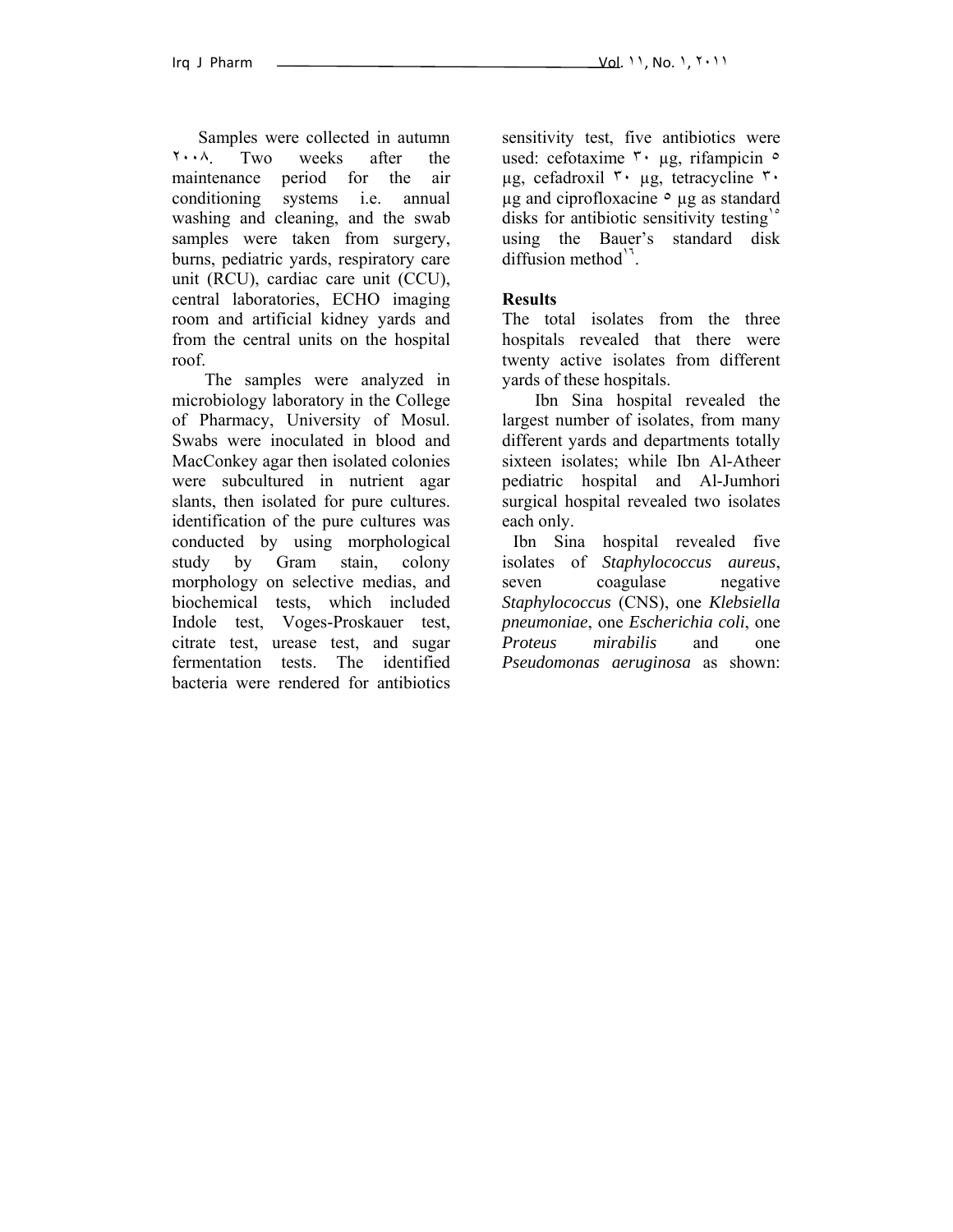| Culture results/ yards     | Gram -ve bacilli                               | Gram +ve cocci                         | N <sub>0</sub><br>growth/yard |
|----------------------------|------------------------------------------------|----------------------------------------|-------------------------------|
| Bacteriology lab. No. (%)  | $\cdot$ ( $\cdot\%$ )                          | $(7.70\%)$                             |                               |
|                            |                                                |                                        |                               |
| ECHO room No. $(\% )$      | $\cdot (\cdot \%)$                             | $Y(11.0\%)$                            |                               |
| Emergency pediatric room \ | $\cdot (\cdot \%)$                             | $Y(17.0\%)$                            |                               |
| No. $(\% )$                |                                                |                                        |                               |
| Emergency pediatric room Y | $\cdot (\cdot \%)$                             | $\Gamma(\lambda, V \circ \%)$          |                               |
| No. $(\%)$                 |                                                |                                        |                               |
| Artificial kidney No. (%)  | $\cdot (\cdot \frac{9}{0})$                    | $(7.70\%)$                             |                               |
| $RCU \setminus No.$ (%)    | $\cdot (\cdot \%)$                             | $\cdot (\cdot \%)$                     | No growth                     |
| RCU $\sqrt{N}$ No. (%)     | $Y(11.0\%)$                                    | $\cdot (\cdot \%)$                     |                               |
| Pediatric yard No. (%)     | $\cdot (\cdot \%)$                             | $\cdot (\cdot \%)$                     | No growth                     |
| Operation room No. $(\%)$  | $Y(17.0\%)$                                    | $\Gamma(\lambda \wedge \vee \circ \%)$ |                               |
| Total No. $(\%)$           | $\mathfrak{t}(\mathfrak{r}\circ\mathcal{Y}_0)$ | $\binom{15(00/6)}{1}$                  |                               |

Table 1. Types of isolated bacteria and location in Ibn-Sina general hospital

Ibn Al-Atheer pediatric hospital revealed one *Staphylococcus aureus* and one *diplococcus* as shown in Table ٢.

Table <sup>Y</sup>. Types of isolated bacteria and location in Ibn Al-Atheer pediatric hospital

| Culture results/ yards | Gram - ve bacilli    | Gram +ve cocci                | No growth/yard |
|------------------------|----------------------|-------------------------------|----------------|
| <b>Suction Fan</b>     | $\cdot$ ( $\cdot$ %) | $\cdot$ ( $\cdot$ %)          | No growth      |
| Central unit           | $\cdot$ ( $\cdot$ %) | $\sqrt{2} \cdot \frac{9}{6}$  |                |
| Central unit           | $\cdot$ ( $\cdot$ %) | 1(0.96)                       |                |
| Total No. (%)          | $\cdot$ ( $\cdot$ %) | $\mathcal{Y}(1\cdot\cdot\% )$ |                |

While Al-Jumhori surgical hospital revealed two isolates one *Staphylococcus aureus* and one *Staphylococcus saprophyticus* (CNS) as shown in Table ٣.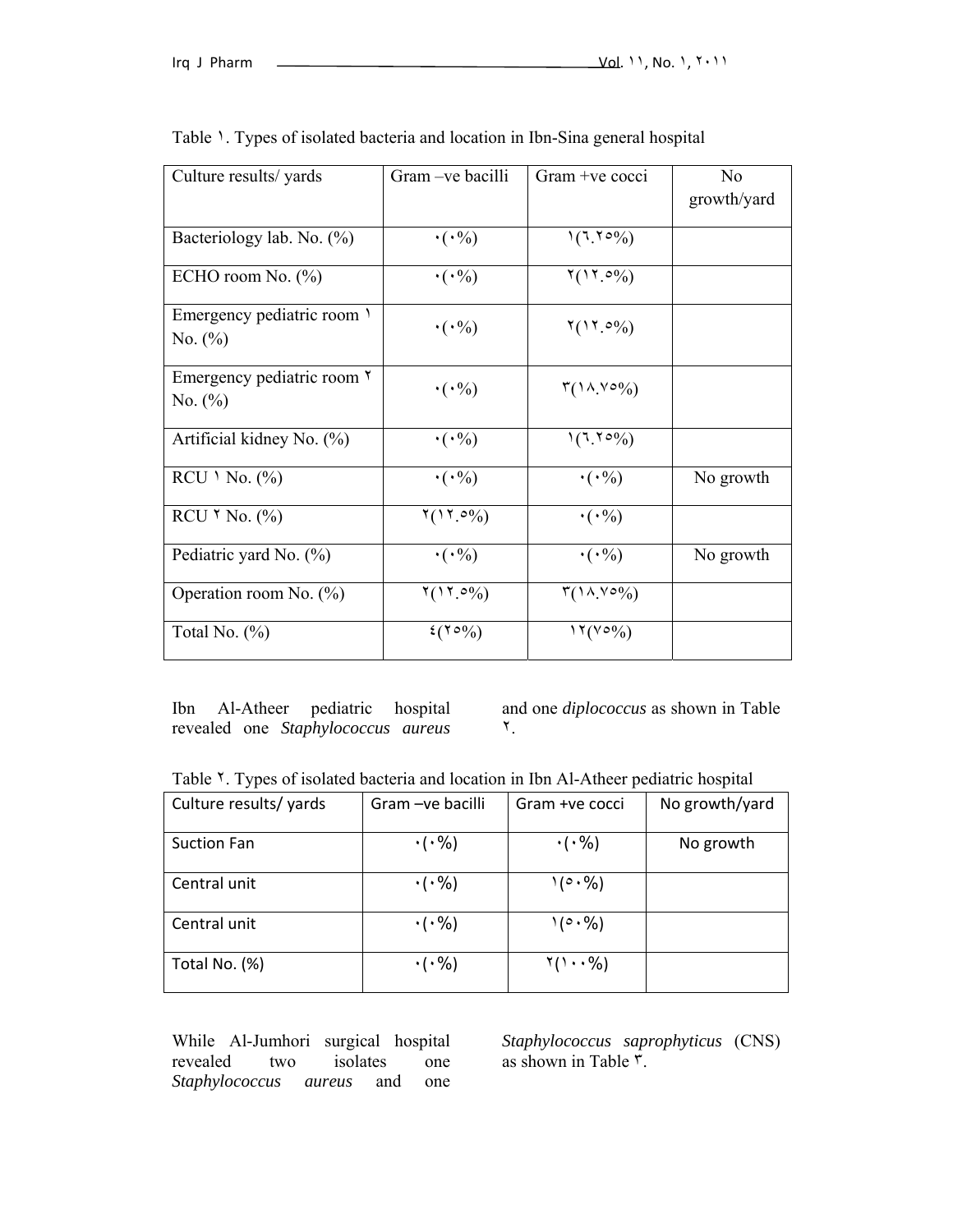| Culture results/ yards                              | Gram – ve<br>bacilli            | Gram +ve cocci                           | No growth/yard |
|-----------------------------------------------------|---------------------------------|------------------------------------------|----------------|
| Central unit female<br>surgery \ <sup>st</sup> yard | $\cdots$ ( $\cdot\%$ )          | $\cdots$ ( $\cdot\%$ )                   | No growth      |
| Central unit female<br>surgery Y <sup>nd</sup> yard | $\cdots$ ( $\cdot\%$ )          | $\mathcal{N}(\circ \cdot \mathcal{Y}_0)$ |                |
| Central unit female renal<br>ICU                    | $\cdots$ ( $\cdot\frac{0}{0}$ ) | $\left(0.9/6\right)$                     |                |
| Central unit male renal<br>ICU                      | $\cdots$ ( $\cdot\%$ )          | $\cdots$ ( $\cdot\%$ )                   | No growth      |
| Female renal surgery<br>yard                        | $\cdots$ ( $\cdot\frac{9}{0}$ ) | $\cdots$ ( $\cdot\%$ )                   | No growth      |
| Male burn yard                                      | $\cdots$ ( $\cdot\%$ )          | $\cdots$ ( $\cdot\%$ )                   | No growth      |
| Female burn yard                                    | $\cdots$ ( $\cdot\%$ )          | $\cdots$ ( $\cdot\%$ )                   | No growth      |
| Total No. $(\% )$                                   | $\cdot$ ( $\cdot\%$ )           | $\mathcal{Y}(1\cdot\cdot\mathcal{Y}_0)$  |                |

| Table <sup>r</sup> . Types of isolated bacteria and location in Al-Jumhori hospital |  |  |  |  |  |  |  |  |
|-------------------------------------------------------------------------------------|--|--|--|--|--|--|--|--|
|-------------------------------------------------------------------------------------|--|--|--|--|--|--|--|--|

The type of isolated bacteria and there percentage is listed in table  $\zeta$ ,  $\circ$  and  $\zeta$ :

Table ٤. The type and percentage of bacteria isolated in Ibn-Sina hospital

| Bacteria isolated                                                                    | No. of isolates | Percentage %                           |
|--------------------------------------------------------------------------------------|-----------------|----------------------------------------|
| S. aureus                                                                            | $\circ$         | $\mathsf{r}\setminus\mathsf{r}\circ\%$ |
| S. epidermidis and S.<br>saprophyticus Coagulase<br>negative staphylococcus<br>(CNS) | ٧               | $25 \times 00$                         |
| E. coli                                                                              |                 | $7.70\%$                               |
| K. pneumoniae                                                                        |                 | $7.70\%$                               |
| P. mirabilis                                                                         |                 | $7.70\%$                               |
| Ps. aeroginosa                                                                       |                 | $7.70\%$                               |
| Total                                                                                | ۲ ۱             | $\cdot \cdot \frac{6}{6}$              |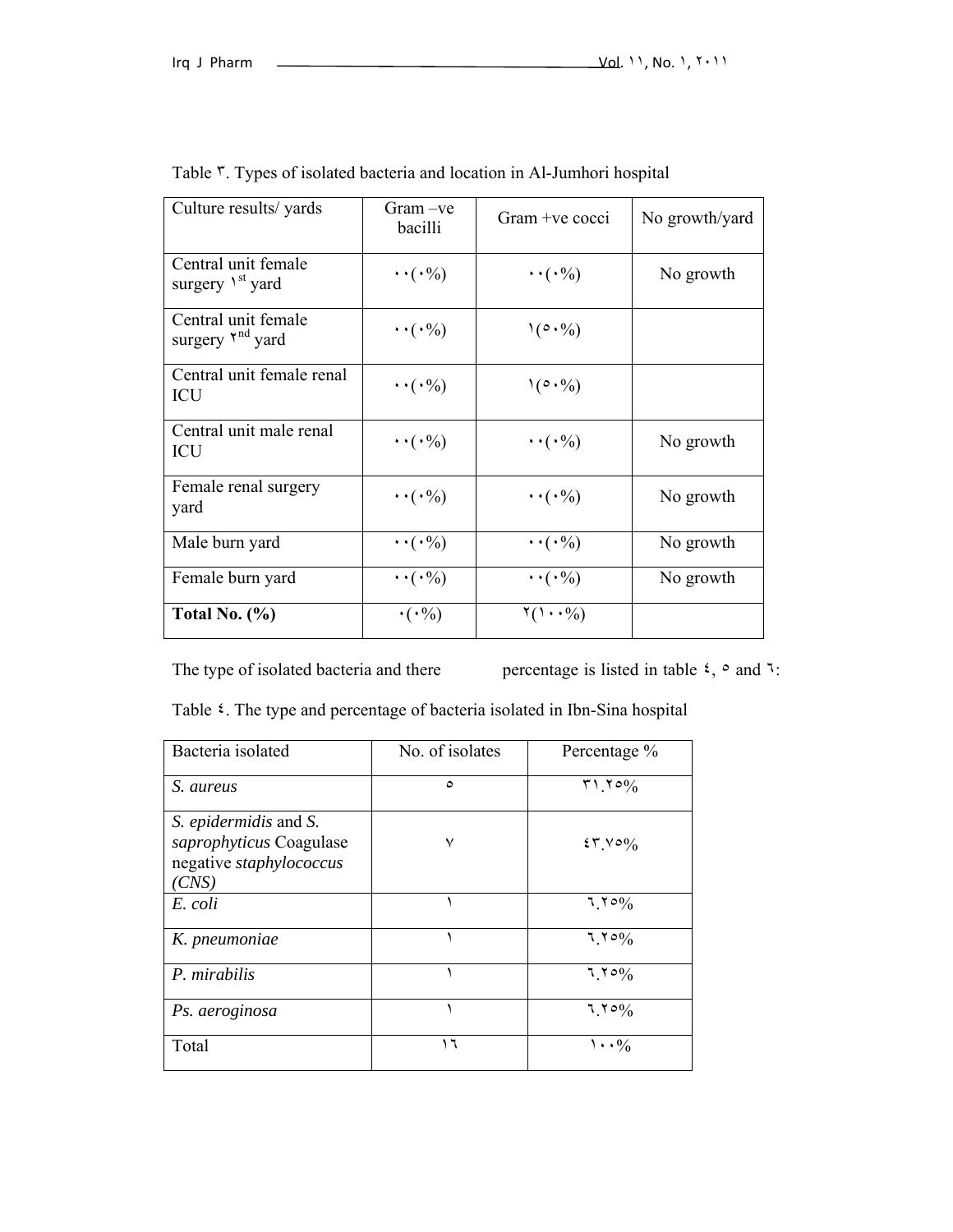| Bacteria isolated                                                                    | No. of isolates | Percentage %              |
|--------------------------------------------------------------------------------------|-----------------|---------------------------|
| <i>S.aureus</i>                                                                      |                 | $\circ \cdot \%$          |
| S. epidermidis and S.<br>saprophyticus Coagulase<br>negative staphylococcus<br>(CNS) |                 | $\circ \cdot \%$          |
| Total                                                                                |                 | $\cdot \cdot \frac{6}{6}$ |

Table  $\circ$ . The type and percentage of bacteria isolated in Ibn-AlAtheer hospital

Table ٦. The type and percentage of bacteria isolated in Al-Jumhori hospital

| Bacteria isolated                                                                    | No. of isolates | Percentage %     |
|--------------------------------------------------------------------------------------|-----------------|------------------|
| <i>S.aureus</i>                                                                      |                 | $\circ \cdot \%$ |
| S. epidermidis and S.<br>saprophyticus Coagulase<br>negative staphylococcus<br>'CNS) |                 | $\circ \cdot \%$ |
| Total                                                                                |                 | $\cdot \cdot \%$ |

Antibiotic sensitivity profile for these isolates showed in table  $\vee$ ,  $\wedge$  and  $\wedge$  as follow: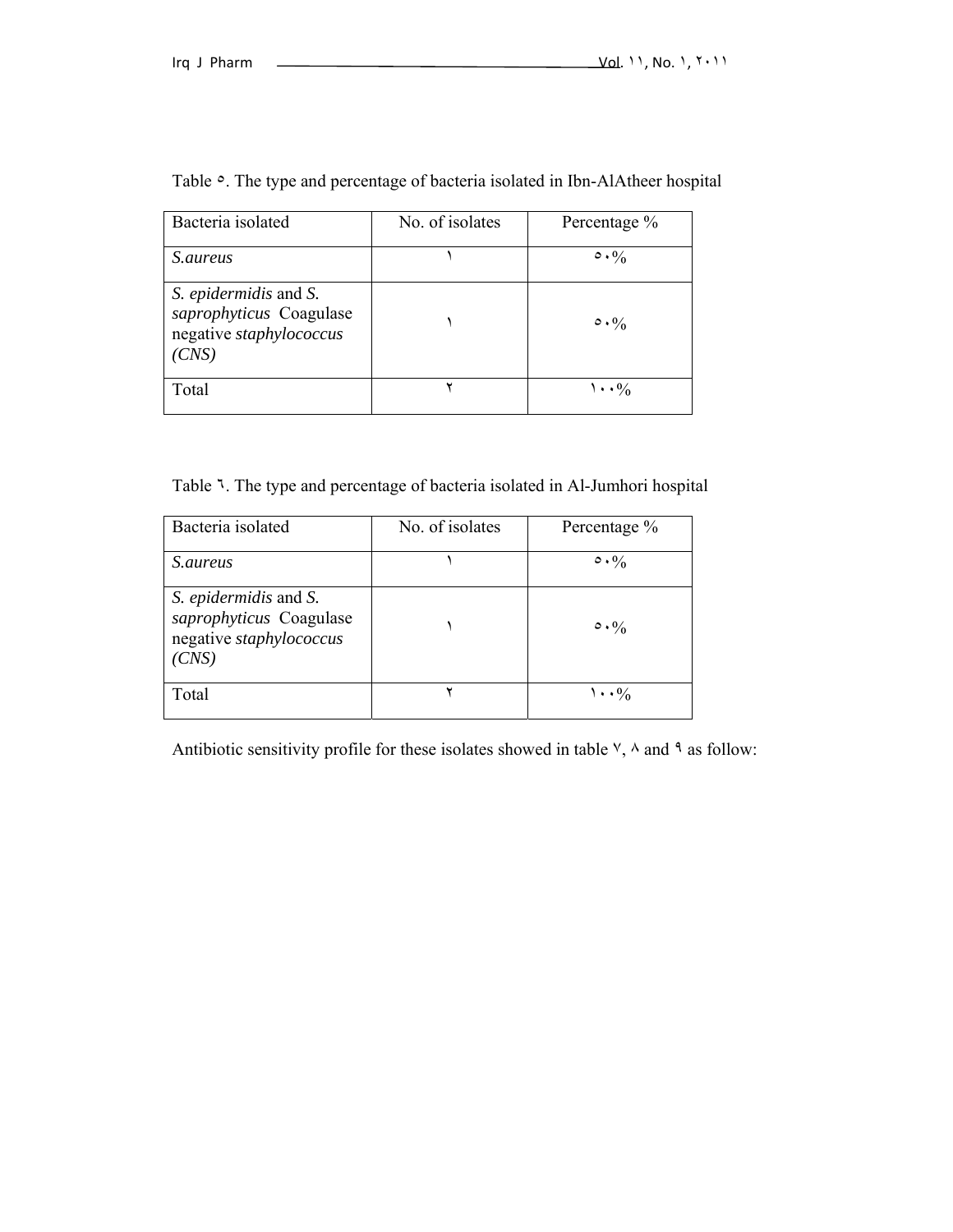| Bacteria                | Antibiotic                             |                                 |                                        |                               |                              |  |  |
|-------------------------|----------------------------------------|---------------------------------|----------------------------------------|-------------------------------|------------------------------|--|--|
|                         | Cefotaxim<br>e                         | Rifampicin<br>e                 | Cefadroxi                              | Tetracyclin<br>e              | Ciprofloxacin<br>e           |  |  |
| S. aureus               | $\cdot$ / $\circ$ $(\cdot\frac{0}{0})$ | $\sqrt{6}$ $(1.9)$              | $\cdot$ / $\circ$ $(\cdot\frac{0}{0})$ | $\cdot$ / $\circ$ $(\cdot\%)$ | 1/e (7.0)                    |  |  |
| S.<br>epidermidis       | $\cdot$ /۳ $(\cdot\%)$                 | $\frac{1}{\tau}$<br>$(TT, T\%)$ | $\cdot$ /۳ $(\cdot\%)$                 | $\cdot$ /۳ ( $\cdot$ %)       | $1/T (TT.T\%)$               |  |  |
| S.<br>saprophyticu<br>S | $\cdot/2$ ( $\cdot\%$ )                | $7/2$ ( $0.9/0$ )               | $\cdot/2$ ( $\cdot\%$ )                | $\cdot/2$ ( $\cdot\%$ )       | $7/2$ ( $0.9/0$ )            |  |  |
| E. coli                 | $\cdot/\gamma$ ( $\cdot\%$ )           | $1/1 (\cdot \cdot \cdot \%)$    | $\cdot/\gamma$ ( $\cdot\%$ )           | $\cdot/\gamma$ ( $\cdot\%$ )  | $\cdot/\wedge(\cdot\%)$      |  |  |
| K.<br>pneumoniae        | $\cdot/\lambda$ ( $\cdot\%$ )          | $\cdot/\gamma$ ( $\cdot\%$ )    | $\cdot/\gamma$ ( $\cdot\%$ )           | $\cdot$ / ( $\cdot$ %)        | $\cdot/\gamma$ ( $\cdot\%$ ) |  |  |
| P. mirabilis            | $\cdot/\gamma$ ( $\cdot\%$ )           | $\cdot$ / $(\cdot\%)$           | $\cdot$ / ( $\cdot$ %)                 | $1/1 (\cdot \cdot \cdot \%)$  | $\cdot/\gamma$ ( $\cdot\%$ ) |  |  |
| Ps.<br>aeroginosa       | $\cdot/\gamma$ ( $\cdot\%$ )           | $\cdot/\gamma$ ( $\cdot\%$ )    | $\cdot/\gamma$ ( $\cdot\%$ )           | $N/D^*$                       | $1/1 (\cdot \cdot \cdot \%)$ |  |  |

Table <sup>V</sup>. Ibn Sina general hospital isolates culture and sensitivity results as Sensitive / Total isolates (sensitive %)

\*N/D: Not Determined

Table ٨. Ibn Al-Atheer isolates culture and sensitivity results as Sensitive / Total isolates (sensitive %)

| Bacteria/antibiot   Cefotaxim   Rifampicin   Cefadrox<br>1 <sup>C</sup> |                          | e                       | 11                     | Tetracyclin              | Ciprofloxacin<br>e                        |
|-------------------------------------------------------------------------|--------------------------|-------------------------|------------------------|--------------------------|-------------------------------------------|
| S. aureus                                                               | $\cdot$ / \ ( $\cdot$ %) |                         | $\cdot$ / ( $\cdot$ %) | $\cdot$ / \ ( $\cdot$ %) | $\langle \cdot \cdot \cdot \cdot \rangle$ |
| Diplococcus                                                             | $(\cdot \frac{9}{0})$    | $( \cdot \frac{0}{0} )$ | $\cdot/(\cdot\%)$      | $(*\%)$                  | $\cdots$ $\frac{9}{0}$                    |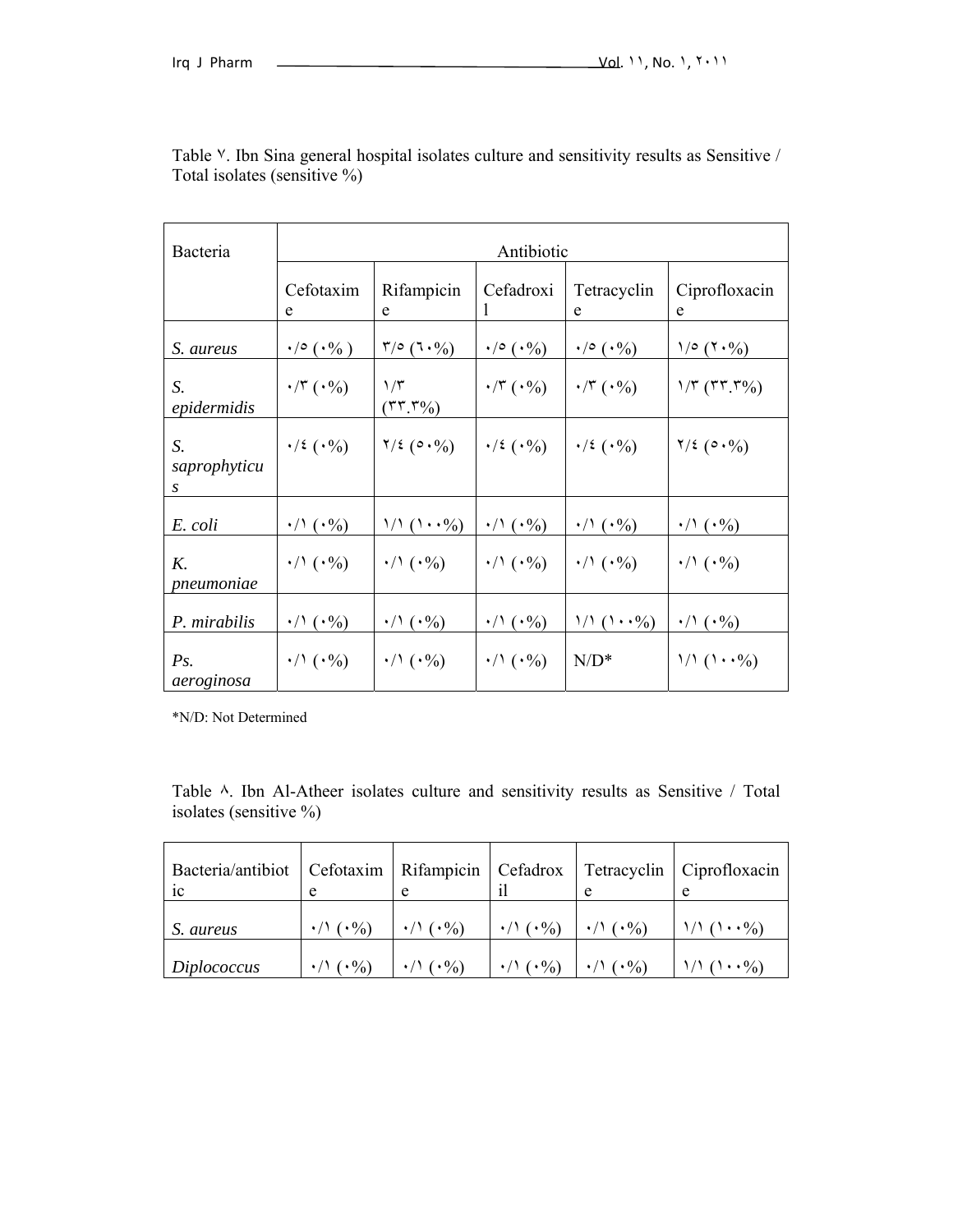| Bacteria/antibiot   Cefotaxim<br>1 <sup>C</sup> |                                            | Rifampicin   Cefadrox | 11                                            |                            | Tetracyclin   Ciprofloxacin<br>e                    |
|-------------------------------------------------|--------------------------------------------|-----------------------|-----------------------------------------------|----------------------------|-----------------------------------------------------|
| S. aureus                                       | $\binom{1}{1}$ (.%) $\binom{1}{1}$<br>(1%) |                       | $\cdot$ / ( $\cdot$ %) $\cdot$ / ( $\cdot$ %) |                            | $\vert \cdot \rangle \setminus (\cdot \frac{9}{6})$ |
| S. saprophyticus                                | $\cdot/(\cdot\%)$                          | $\cdot/(\cdot\%)$     | $\cdot/(\cdot\%)$                             | $\cdot/(\cdot\frac{9}{0})$ | $\cdot/(\cdot\%)$                                   |

Table ٩. Al-Jumhori isolates culture and sensitivity results as Sensitive / Total isolates (sensitive %)

#### **Discussion**

The results showed many types of bacteria isolated from the three selected hospitals, all these bacteria are well known cause of worldwide nosocomial infections (especially pneumonia) "

 As shown in the results, interestingly there were many isolates from Ibn Sina hospital in comparison to so fewer isolates from Ibn Al-Atheer pediatric hospital and Al-Jumhori surgical hospital, and this variation could be explained on the basis of the type of air-conditioning systems that are used in these hospitals

 Both Al-Jumhori and Ibn Al-Atheer hospitals use central units placed on the hospital roof with propelling system through specific filters and there are other separated suction systems that moves air from inside to outside the hospital. While in Ibn-Sina general hospital uses split unit airconditioners or window airconditioners in each room and it is well known the air conditioning system for such devices is via in-room air circulation (especially in split units system), i.e. there is no fresh filtered air pushed from outside to inside the hospital, but the in-hospital contaminated air is sucked by indoor split unit, recirculate it again into the hospital with a very high chance for the microbes to be settled in the dust filter and colonized there due to humidity and re spread again to cause infection to the next patients in that yard.

 The distribution of bacteria through out the yards of the three hospitals may be related to the type of patients in each yard and/ or the type of treatment provided in that yard.

*Staphylococcus* species localized almost in all yards because it is considered as global first suspect in causing nosocomial infection even the commensal species like *S. epidermidis* or *S. saprophyticus*<sup>14</sup>. Other types of bacteria like *Klebsiella pneumonia* and *Pseudomonas aeruginosa* located in RCU mostly due to the in-patients who carry this bacteria and contaminating the ventilators or aspiration systems, such result is in agreement with Akash Deep *et al*  $\binom{1}{2}$  and also established as a  $\text{fact}^{\mathsf{r}}$ 

On the other hand the *E.coli* and *proteus mirabilis* which are members of *Enterobacteriaceae* are considered as major causative bacteria for NIs in abdominal operation rooms<sup> $17,71$ </sup>. This is also documented in this study, whereas these bacteria were isolated from the air-conditioning system of the operation room from the general hospital which use the in-door split unit system.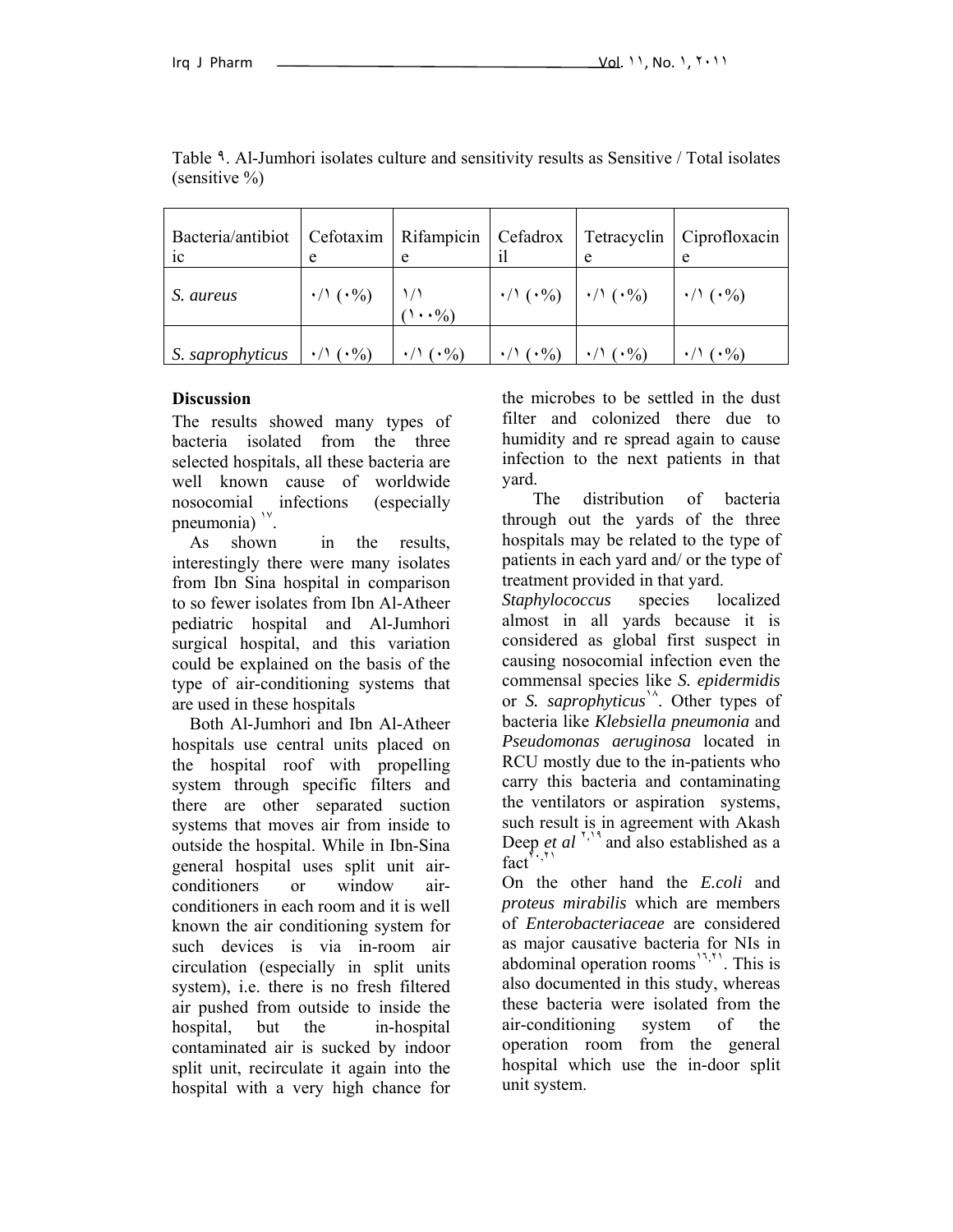Many reports emphasized the importance of airborne nosocomial infections as one of the major sources of total nosocomial infection<sup>'</sup>, and so fine dust or droplets generated by cough or speaking can cause spreading of bacteria which can remain viable in air for several hours until it could find a suitable host<sup> $y_{\text{y}}$ </sup>, which is usually human (patient or working personnel) or suitable media to grow like air conditioners filter.

 The culture and sensitivity test showed that almost all the isolated bacteria are highly resistant to most of the antibiotics used in this study, especially those which are highly prescribed in hospital (like cefotaxime), and there was one risky isolate (*S.aureus*) from artificial kidney yard showed no inhibition zone for all antibiotics used in this study.

 *E.coli* , *Klebsiella pneumoniae* and *pseudomonas aeruginosa* resistance pattern is comparable to the pattern of Akash Deep *et al*<sup>1</sup>, and so as the pattern of *S. aureus* which showed high resistance to almost all antibiotics used in this study, where  $\gamma$  isolates out of ٧ were totally resistant to all antibiotics in this study.

 In conclusion hospital air conditioning systems can carry and spread risky types of bacteria that could cause higher morbidity and mortality to many patients.

## **References**

- ١- Constantin M, Donisi PM, turrin MG. Hospital acquired infection surveillance and control in intensive care services. Results of an incidence study. Eur J epidemiol ١٩٨٧;٣:٣٤٧-٣٥٥.
- ٢- Akash Deep, Ghildiyal R, Kandian S, *et.al*. Clinical and Microbiological profile of nosocomial infection in the pediatric intensive

care unit(PICU). Indian Pediatrics ٢٠٠٤;٤١:١٢٣٨-١٢٤٥.

- ٣- Haley RW, Culver DH, White JW, et al. The nationwide nosocomial infection rate: a new need for vital statistics. Am J Epidemiol ١٩٨٥; ١٢١:١٥٩-٦٧.
- ٤- Jain A, Singh K. Recent advances in the management of nosocomial infections. JK SCIENCE journal of medical education and researches.  $Y \cdot Y$ ;  $9(1)$ :  $7 - A$ .
- ٥- CDC. National Nosocomial Infections Surveillance (NNIS) System report, data summary from October ١٩٨٦ through April ١٩٩٦, AJIC ١٩٩٦; ٢٤:٣٨٠-٣٨٨.
- ٦- Durmaz G, Kiremitçi A, Akgün Y, et al. The relationship between airborne colonization and nosocomial infection in the intensive care unit. Mikrobiyol Bul  $Y \cdot \cdot \circ \cdot Y \cdot (2) \cdot (2) \cdot 2 \cdot 2 \cdot 2 \cdot 1$ .
- ٧- Tietjen L, Bossemeyer D, McIntosh N. Infection prevention a guidelines for healthcare facilities with limited resources. JHPIEGO. Corporation ٢٠٠٣;٢١:٢.
- ٨- Daschner F. Nosocomial infections in intensive care units. Intensive Care Med. ١٩٨٥; ١١:٢٨٤-٢٨٧.
- ٩- Correia M, Simao C, Lito LM, et al. Nosocomial infections in a Pediatric Intensive Care Unit. Acta Med Port. ١٩٩٧;١٠:٤٦٣-٤٦٨.
- ١٠- Donowitz LG. High risk of nosocomial infection in the pediatric critical care patient. Crit Care Med ١٩٨٦;١٤:٢٦-٢٨.
- ١١- Milliken J, Tait GA, Ford Jones JL, et al. Nosocomial infection in a Pediatric Intensive Care Unit. Crit Care Med ١٩٩٨;١٦:٢٣٣-٢٣٧.
- ١٢- Center for disease control: NNIS site Definitions Manual, Atlanta. GA. CDC. ١٩٧٥.
- ١٣- Legras A, Robert R. Nosocomial infection: prospective survey of